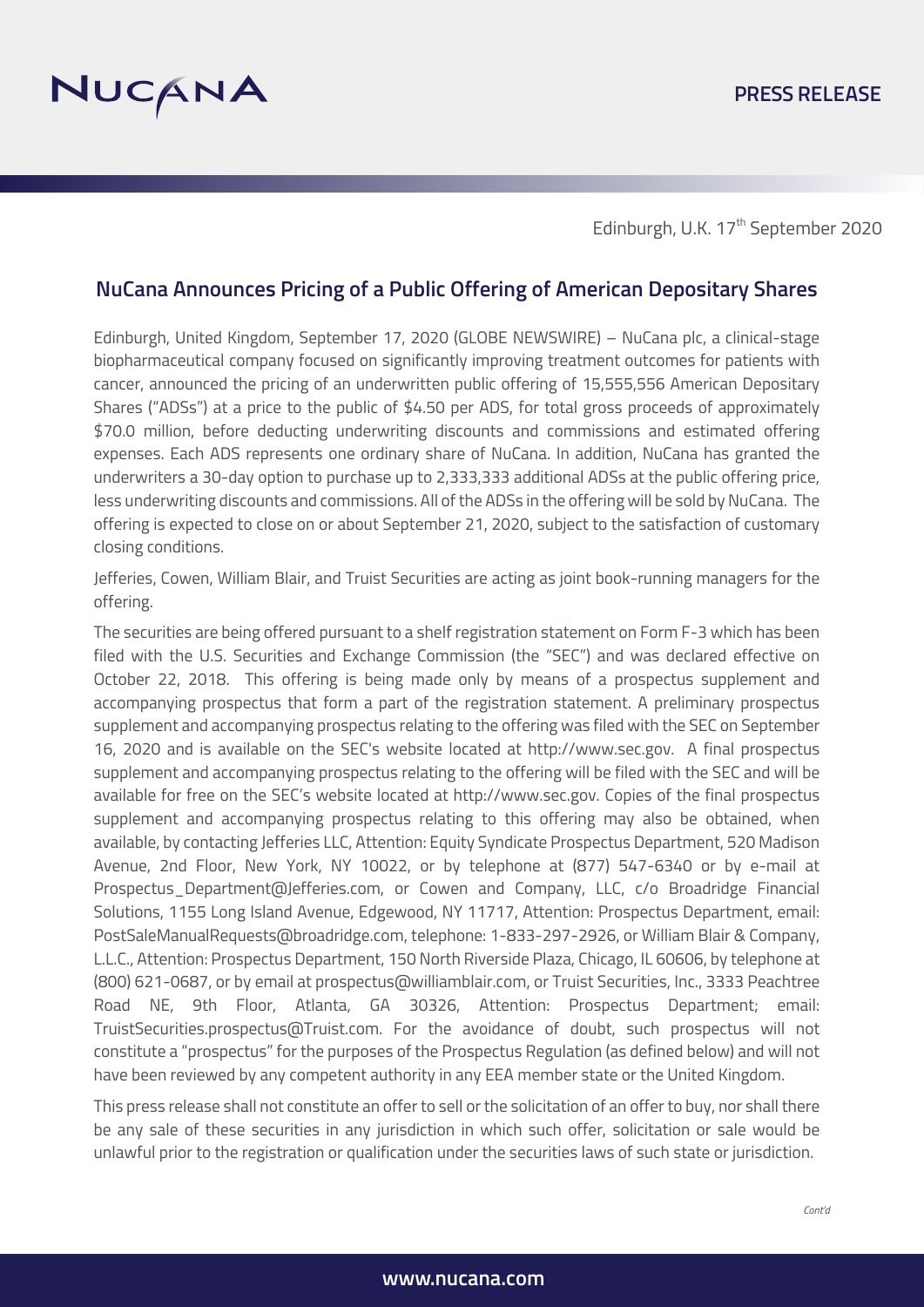

Edinburgh, U.K. 17<sup>th</sup> September 2020

#### **For readers in the European Economic Area (EEA) and the United Kingdom**

In any EEA Member State and the United Kingdom (a "Relevant State"), this communication is only addressed to and directed at "qualified investors" in that Relevant State within the meaning of the Prospectus Regulation (Regulation (EU) 2017/1129) (the "Prospectus Regulation").

#### **Further notice for readers in the United Kingdom**

There will be no offer of ADSs to the public in the United Kingdom. This communication, in so far as it constitutes an invitation or inducement to enter into investment activity (within the meaning of section 21 of the Financial Services and Markets Act 2000 as amended ("FSMA")) in connection with the securities which are the subject of the offering described in this press release or otherwise, is being directed only at (i) persons who are outside the United Kingdom or (ii) persons who have professional experience in matters relating to investments who fall within Article 19(5) ("Investment professionals") of the Financial Services and Markets Act 2000 (Financial Promotion) Order 2005 (the "Order") or (iii) certain high value persons and entities who fall within Article 49(2)(a) to (d) ("High net worth companies, unincorporated associations etc.") of the Order; or (iv) any other person to whom it may lawfully be communicated (all such persons in (i) to (iv) together being referred to as "relevant persons"). The ADSs are only available to, and any invitation, offer or agreement to subscribe, purchase or otherwise acquire such ADSs will be engaged in only with relevant persons. Any person who is not a relevant person should not act or rely on this document or any of its contents. This communication does not contain an offer or constitute any part of an offer to the public within the meaning of ss. 85 and 102B of FSMA or otherwise.

# **About NuCana plc**

NuCana is a clinical-stage biopharmaceutical company focused on significantly improving treatment outcomes for cancer patients by applying our ProTide technology to transform some of the most widely prescribed chemotherapy agents, nucleoside analogs, into more effective and safer medicines. While these conventional agents remain part of the standard of care for the treatment of many solid and hematological tumors, their efficacy is limited by cancer cell resistance mechanisms and they are often poorly tolerated. Utilizing our proprietary technology, we are developing new medicines, ProTides, designed to overcome key cancer resistance mechanisms and generate much higher concentrations of anti-cancer metabolites in cancer cells. NuCana's robust pipeline includes three ProTides in clinical development. Acelarin and NUC-3373, are new chemical entities derived from the nucleoside analogs gemcitabine and 5-fluorouracil, respectively, two widely used chemotherapy agents. Acelarin is currently being evaluated in four clinical studies, including a Phase III study for patients with biliary tract cancer, a Phase Ib study for patients with biliary tract cancer, a Phase II study for patients with platinum-resistant ovarian cancer and a Phase III study for patients with metastatic pancreatic cancer for which enrollment has been suspended. NUC-3373 is currently in a Phase I study for the potential treatment of a wide range of advanced solid tumors and a Phase Ib study for patients with metastatic colorectal cancer. Our third ProTide, NUC-7738, is a transformation of a novel nucleoside analog (3'-deoxyadenosine) and is in a Phase I study for patients with advanced solid tumors.